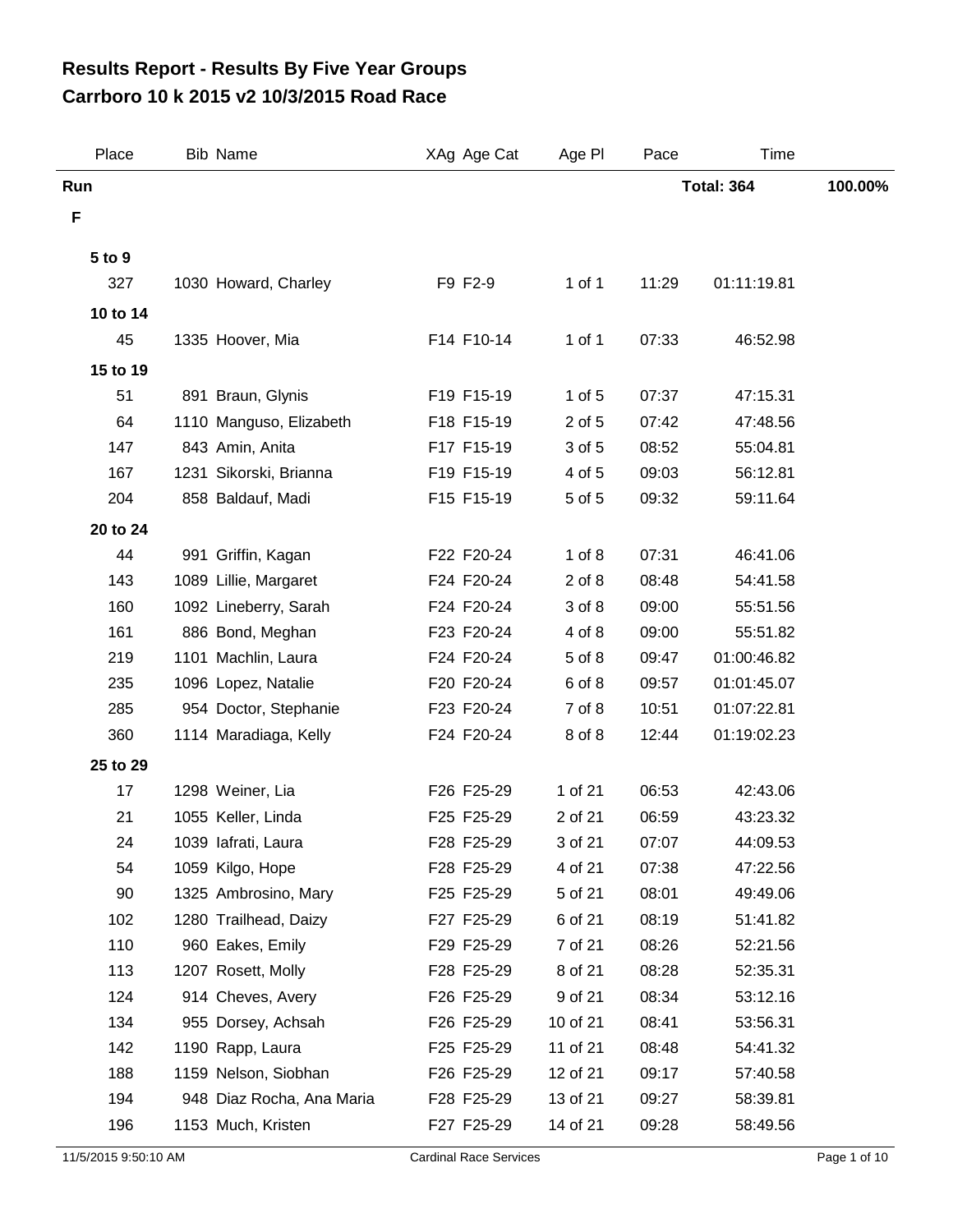| Place    | <b>Bib Name</b>              | XAg Age Cat | Age PI   | Pace  | <b>Time</b> |  |
|----------|------------------------------|-------------|----------|-------|-------------|--|
| 209      | 940 Dais, Jaslin             | F27 F25-29  | 15 of 21 | 09:35 | 59:28.31    |  |
| 275      | 838 Alandt, Erika            | F26 F25-29  | 16 of 21 | 10:38 | 01:06:03.56 |  |
| 280      | 1318 Zhou, Yingqiu           | F28 F25-29  | 17 of 21 | 10:47 | 01:06:55.56 |  |
| 301      | 1250 Stephens, Rebecca       | F29 F25-29  | 18 of 21 | 11:02 | 01:08:29.06 |  |
| 333      | 1252 Storm, Tabitha          | F29 F25-29  | 19 of 21 | 11:40 | 01:12:27.81 |  |
| 340      | 1026 Hollern, Alexandria     | F26 F25-29  | 20 of 21 | 11:51 | 01:13:34.81 |  |
| 349      | 1064 Klaver, BethAnne        | F27 F25-29  | 21 of 21 | 12:19 | 01:16:28.81 |  |
| 30 to 34 |                              |             |          |       |             |  |
| 36       | 1350 Angel, Elinor           | F30 F30-34  | 1 of 25  | 07:24 | 45:55.81    |  |
| 48       | 1328 Jones, Mary             | F34 F30-34  | 2 of 25  | 07:35 | 47:08.06    |  |
| 67       | 916 Chong, Pearlie           | F32 F30-34  | 3 of 25  | 07:43 | 47:55.56    |  |
| 94       | 1036 Hunter, Kym             | F33 F30-34  | 4 of 25  | 08:06 | 50:16.32    |  |
| 129      | 869 Bedard, Jenn             | F30 F30-34  | 5 of 25  | 08:38 | 53:34.06    |  |
| 130      | 1068 Knechtel, Virginia      | F33 F30-34  | 6 of 25  | 08:38 | 53:38.07    |  |
| 136      | 1079 Ledyard-Marks, Margaret | F32 F30-34  | 7 of 25  | 08:44 | 54:12.06    |  |
| 153      | 871 bengtson, angela         | f33 F30-34  | 8 of 25  | 08:55 | 55:20.82    |  |
| 190      | 1074 Lane, Catherine         | F31 F30-34  | 9 of 25  | 09:21 | 58:06.80    |  |
| 198      | 1197 Rhodenhiser, Imogen     | F30 F30-34  | 10 of 25 | 09:29 | 58:55.31    |  |
| 199      | 1162 Nieman, Stephanie       | F31 F30-34  | 11 of 25 | 09:29 | 58:55.81    |  |
| 210      | 1073 LaDue, Maryjane         | F34 F30-34  | 12 of 25 | 09:36 | 59:35.81    |  |
| 215      | 1062 King, Julia             | F32 F30-34  | 13 of 25 | 09:41 | 01:00:09.82 |  |
| 223      | 994 Gulati, Tesha            | F34 F30-34  | 14 of 25 | 09:53 | 01:01:23.33 |  |
| 225      | 1245 Spears, Tracy           | F31 F30-34  | 15 of 25 | 09:55 | 01:01:34.08 |  |
| 231      | 956 Drewry, Amanda           | F34 F30-34  | 16 of 25 | 09:56 | 01:01:38.32 |  |
| 249      | 1271 Teer, Amanda            | F33 F30-34  | 17 of 25 | 10:07 | 01:02:52.06 |  |
| 258      | 1094 Lockemer, Courtney      | F34 F30-34  | 18 of 25 | 10:20 | 01:04:12.07 |  |
| 291      | 1308 Williams, Ashley        | F33 F30-34  | 19 of 25 | 10:55 | 01:07:49.81 |  |
| 297      | 1040 Jacobson, Heather       | F34 F30-34  | 20 of 25 | 10:59 | 01:08:13.56 |  |
| 300      | 1301 Wessinger, Lucy         | F32 F30-34  | 21 of 25 | 11:01 | 01:08:25.31 |  |
| 307      | 877 Blanchard, Bethany       | F30 F30-34  | 22 of 25 | 11:16 | 01:09:57.81 |  |
| 308      | 1180 Pontious, Emily         | F33 F30-34  | 23 of 25 | 11:18 | 01:10:12.51 |  |
| 328      | 967 Erickson, Ellie          | F31 F30-34  | 24 of 25 | 11:30 | 01:11:25.05 |  |
| 362      | 1172 Payne, Douglass         | F33 F30-34  | 25 of 25 | 12:52 | 01:19:53.08 |  |
| 35 to 39 |                              |             |          |       |             |  |
| 39       | 1232 Singer, Amy             | F38 F35-39  | 1 of 26  | 07:27 | 46:16.25    |  |
| 82       | 1022 Hill, Jill Marie        | F36 F35-39  | 2 of 26  | 07:54 | 49:01.06    |  |
| 83       | 968 Evans, Elizabeth         | F35 F35-39  | 3 of 26  | 07:54 | 49:05.06    |  |
| 96       | 1209 Ruff, Sarah             | F36 F35-39  | 4 of 26  | 08:10 | 50:43.06    |  |
| 122      | 1126 McKenna, Katie          | F38 F35-39  | 5 of 26  | 08:33 | 53:08.56    |  |
| 123      | 1210 Russell, Gillian        | F39 F35-39  | 6 of 26  | 08:34 | 53:10.56    |  |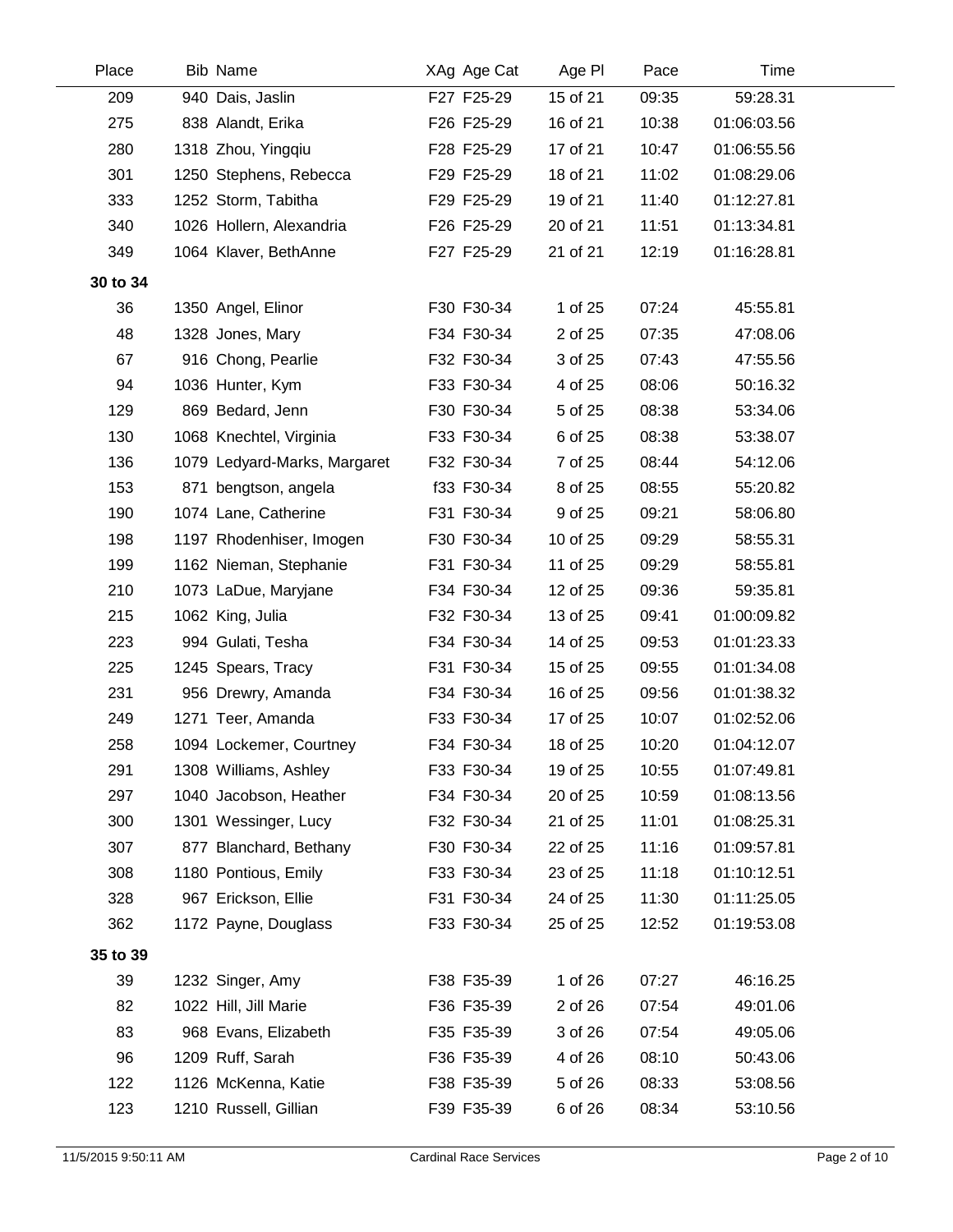| Place    | <b>Bib Name</b>           | XAg Age Cat | Age PI   | Pace  | Time        |  |
|----------|---------------------------|-------------|----------|-------|-------------|--|
| 157      | 1326 hamilton, marsha     | f35 F35-39  | 7 of 26  | 08:56 | 55:27.84    |  |
| 174      | 949 DiBiase, Lauren       | F37 F35-39  | 8 of 26  | 09:07 | 56:38.90    |  |
| 191      | 1091 Lindberg, Lina       | F35 F35-39  | 9 of 26  | 09:23 | 58:16.06    |  |
| 205      | 1332 Morris, Ingrid       | F39 F35-39  | 10 of 26 | 09:32 | 59:12.79    |  |
| 212      | 1262 Swingler, Margaret   | F36 F35-39  | 11 of 26 | 09:38 | 59:46.81    |  |
| 213      | 995 Gupton, Stephanie     | F36 F35-39  | 12 of 26 | 09:38 | 59:50.31    |  |
| 238      | 1219 Scales, Melissa      | F38 F35-39  | 13 of 26 | 09:59 | 01:02:01.58 |  |
| 239      | 1116 Martinson, Christina | F36 F35-39  | 14 of 26 | 09:59 | 01:02:02.06 |  |
| 268      | 1263 Swinney, Felicia     | F35 F35-39  | 15 of 26 | 10:33 | 01:05:28.81 |  |
| 270      | 999 Hammett, Eve          | F36 F35-39  | 16 of 26 | 10:35 | 01:05:43.06 |  |
| 292      | 1105 Magnuson, Kristina   | F36 F35-39  | 17 of 26 | 10:55 | 01:07:50.06 |  |
| 305      | 1113 Maradiaga, Gabriela  | F36 F35-39  | 18 of 26 | 11:12 | 01:09:35.81 |  |
| 315      | 855 Bailey, Lara          | F37 F35-39  | 19 of 26 | 11:21 | 01:10:26.82 |  |
| 319      | 1011 Hedding, Kylah       | F36 F35-39  | 20 of 26 | 11:23 | 01:10:39.81 |  |
| 320      | 922 Compton, Sarah        | F39 F35-39  | 21 of 26 | 11:24 | 01:10:45.32 |  |
| 324      | 1093 Lipscomb, Allison    | F38 F35-39  | 22 of 26 | 11:27 | 01:11:07.56 |  |
| 330      | 1069 Knowlton, Andrea     | F36 F35-39  | 23 of 26 | 11:32 | 01:11:35.07 |  |
| 338      | 1264 Sylvia, Dorothy      | F35 F35-39  | 24 of 26 | 11:46 | 01:13:06.57 |  |
| 351      | 1080 Lee, Becky           | F37 F35-39  | 25 of 26 | 12:24 | 01:16:59.81 |  |
| 361      | 965 Elliott, Marisa       | F38 F35-39  | 26 of 26 | 12:52 | 01:19:52.82 |  |
| 40 to 44 |                           |             |          |       |             |  |
| 11       | 866 bazemore, meredith    | f40 F40-44  | 1 of 32  | 06:37 | 41:07.50    |  |
| 13       | 1356 Kim, Christina       | F40 F40-44  | 2 of 32  | 06:47 | 42:07.61    |  |
| 76       | 1311 Wise, Erika          | F40 F40-44  | 3 of 32  | 07:48 | 48:27.82    |  |
| 95       | 920 Clossick, Tina        | F44 F40-44  | 4 of 32  | 08:06 | 50:19.32    |  |
| 114      | 1214 Salisbury, Kathryn   | F43 F40-44  | 5 of 32  | 08:28 | 52:36.31    |  |
| 132      | 971 Farel, Claire         | F40 F40-44  | 6 of 32  | 08:40 | 53:46.56    |  |
| 138      | 868 Becker, Kelly         | F42 F40-44  | 7 of 32  | 08:45 | 54:20.56    |  |
| 148      | 1143 Mody, Lorie          | F41 F40-44  | 8 of 32  | 08:54 | 55:15.06    |  |
| 151      | 1082 Lee, Cindy           | f42 F40-44  | 9 of 32  | 08:55 | 55:20.06    |  |
| 162      | 974 foster, julie         | F42 F40-44  | 10 of 32 | 09:01 | 56:00.01    |  |
| 178      | 1247 stein, jaime         | f43 F40-44  | 11 of 32 | 09:10 | 56:55.81    |  |
| 184      | 896 Brown, Carrie         | F41 F40-44  | 12 of 32 | 09:13 | 57:14.31    |  |
| 200      | 1215 Sanoff, Hanna        | F41 F40-44  | 13 of 32 | 09:29 | 58:56.31    |  |
| 202      | 1211 Ruvo, Rachel         | F40 F40-44  | 14 of 32 | 09:30 | 59:01.81    |  |
| 207      | 1319 Hanson, Margaret     | F42 F40-44  | 15 of 32 | 09:34 | 59:24.31    |  |
| 208      | 1067 Klett, Nicole        | F42 F40-44  | 16 of 32 | 09:34 | 59:25.06    |  |
| 211      | 859 Barlow, Caroline      | F41 F40-44  | 17 of 32 | 09:37 | 59:43.31    |  |
| 232      | 1253 Straight, Anna       | F44 F40-44  | 18 of 32 | 09:56 | 01:01:40.06 |  |
| 252      | 1212 Saitta, Natalie      | F43 F40-44  | 19 of 32 | 10:12 | 01:03:19.56 |  |
| 260      | 1017 Henry, Julijana      | F42 F40-44  | 20 of 32 | 10:24 | 01:04:32.06 |  |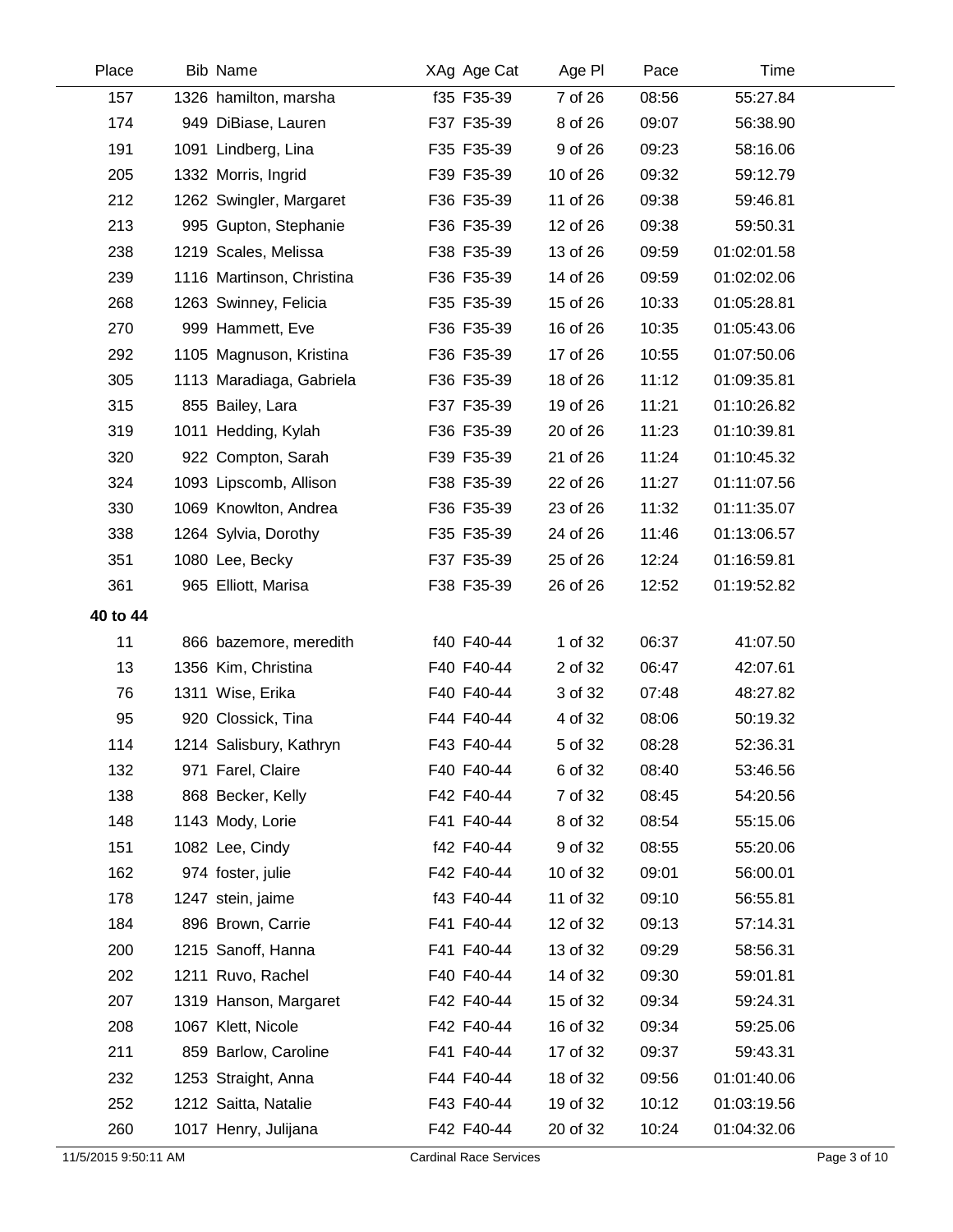| Place    | <b>Bib Name</b>            | XAg Age Cat | Age PI   | Pace  | Time        |  |
|----------|----------------------------|-------------|----------|-------|-------------|--|
| 263      | 865 Baumler, Katherine     | F41 F40-44  | 21 of 32 | 10:28 | 01:05:02.31 |  |
| 264      | 882 bogan, heather         | F44 F40-44  | 22 of 32 | 10:28 | 01:05:02.32 |  |
| 266      | 987 Glass-Steel, Christine | F41 F40-44  | 23 of 32 | 10:31 | 01:05:15.94 |  |
| 282      | 1145 Moore, Kristin        | F43 F40-44  | 24 of 32 | 10:47 | 01:07:00.82 |  |
| 299      | 1179 Pollock, Kelly        | F44 F40-44  | 25 of 32 | 11:00 | 01:08:19.07 |  |
| 302      | 1290 Verne, Jannice        | F40 F40-44  | 26 of 32 | 11:07 | 01:09:01.06 |  |
| 306      | 1229 Shepherd, Jennifer    | F41 F40-44  | 27 of 32 | 11:13 | 01:09:38.81 |  |
| 313      | 1313 Woolson, Sandra       | F40 F40-44  | 28 of 32 | 11:20 | 01:10:20.56 |  |
| 325      | 943 Deese, Christy         | F44 F40-44  | 29 of 32 | 11:29 | 01:11:15.81 |  |
| 329      | 1031 Howard, Donna         | F44 F40-44  | 30 of 32 | 11:32 | 01:11:34.58 |  |
| 334      | 1084 Lee, Jen              | F42 F40-44  | 31 of 32 | 11:42 | 01:12:42.32 |  |
| 354      | 983 Gibson, Melody         | F41 F40-44  | 32 of 32 | 12:25 | 01:17:08.31 |  |
| 45 to 49 |                            |             |          |       |             |  |
| 62       | 1042 Jaspers, Ilona        | F46 F45-49  | 1 of 29  | 07:42 | 47:46.12    |  |
| 63       | 913 Chambless, Amy         | F45 F45-49  | 2 of 29  | 07:42 | 47:46.81    |  |
| 87       | 1021 Hickerson, Michelle   | F46 F45-49  | 3 of 29  | 08:01 | 49:45.07    |  |
| 117      | 1230 Shubert, Tiffany      | F45 F45-49  | 4 of 29  | 08:30 | 52:45.81    |  |
| 127      | 941 Davis, Sonia           | F49 F45-49  | 5 of 29  | 08:36 | 53:27.31    |  |
| 152      | 1178 Pizzagalli, Mia       | F48 F45-49  | 6 of 29  | 08:55 | 55:20.77    |  |
| 168      | 1141 Mills, Karin          | F49 F45-49  | 7 of 29  | 09:04 | 56:15.56    |  |
| 176      | 1341 Strain, Betsy         | F49 F45-49  | 8 of 29  | 09:08 | 56:41.31    |  |
| 183      | 1268 Taub, Mary            | F45 F45-49  | 9 of 29  | 09:13 | 57:12.31    |  |
| 185      | 1300 Wessell, Laura        | F47 F45-49  | 10 of 29 | 09:16 | 57:31.31    |  |
| 197      | 1242 Soto, Linda Carolina  | F47 F45-49  | 11 of 29 | 09:29 | 58:51.06    |  |
| 216      | 1353 Tarantino, Lisa       | F48 F45-49  | 12 of 29 | 09:41 | 01:00:10.81 |  |
| 217      | 1152 Mouw, Sheri           | F47 F45-49  | 13 of 29 | 09:42 | 01:00:11.31 |  |
| 226      | 1293 Wahlstrom, Torey      | F46 F45-49  | 14 of 29 | 09:55 | 01:01:35.82 |  |
| 234      | 1303 White, Renee          | F45 F45-49  | 15 of 29 | 09:56 | 01:01:43.06 |  |
| 246      | 1118 Mather, Linda         | F45 F45-49  | 16 of 29 | 10:05 | 01:02:38.56 |  |
| 250      | 1001 Hanson-Baldauf, Dana  | F46 F45-49  | 17 of 29 | 10:08 | 01:02:57.06 |  |
| 259      | 851 Arnold, Jennifer       | F45 F45-49  | 18 of 29 | 10:23 | 01:04:28.56 |  |
| 272      | 1297 Watterson, Carolyn    | F48 F45-49  | 19 of 29 | 10:37 | 01:05:56.06 |  |
| 273      | 1355 lozan, cory           | F46 F45-49  | 20 of 29 | 10:37 | 01:05:56.07 |  |
| 281      | 996 Hackney, Loretta       | F46 F45-49  | 21 of 29 | 10:47 | 01:06:57.06 |  |
| 283      | 893 Brewner, Laura         | F49 F45-49  | 22 of 29 | 10:48 | 01:07:05.56 |  |
| 310      | 1186 Price, Kim            | F48 F45-49  | 23 of 29 | 11:19 | 01:10:19.18 |  |
| 314      | 1135 Meredith, Marne       | F46 F45-49  | 24 of 29 | 11:21 | 01:10:26.31 |  |
| 321      | 972 Fernald, Anne          | F48 F45-49  | 25 of 29 | 11:24 | 01:10:50.31 |  |
| 332      | 1060 kilts, priscilla      | f47 F45-49  | 26 of 29 | 11:36 | 01:12:02.56 |  |
| 336      | 1016 Henriquez, Sandy      | F48 F45-49  | 27 of 29 | 11:43 | 01:12:48.06 |  |
| 341      | 1087 leyden, melanie       | f49 F45-49  | 28 of 29 | 11:52 | 01:13:43.56 |  |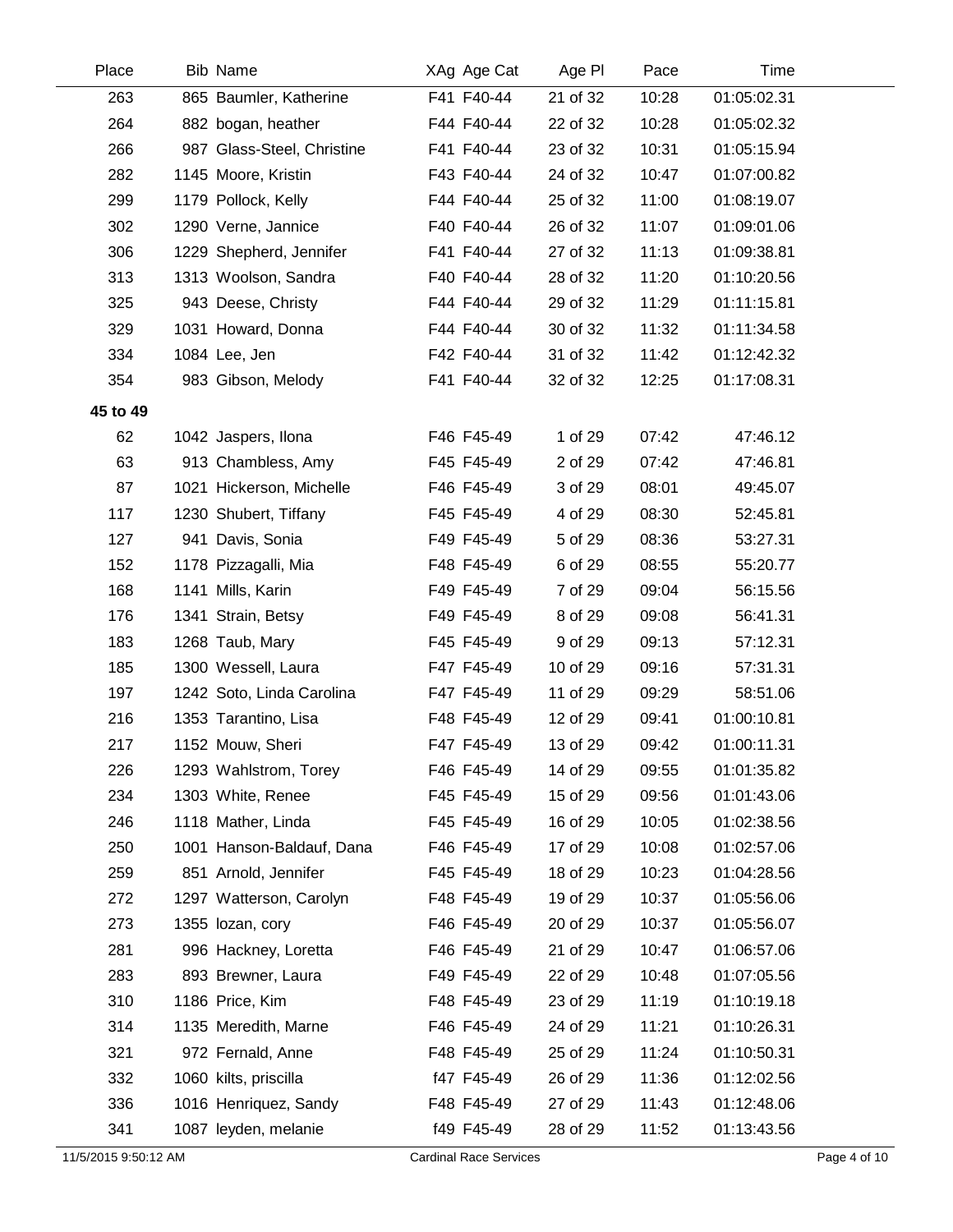| Place    | <b>Bib Name</b>            | XAg Age Cat | Age PI   | Pace  | <b>Time</b> |  |
|----------|----------------------------|-------------|----------|-------|-------------|--|
| 345      | 923 Conger, Susan          | F47 F45-49  | 29 of 29 | 11:59 | 01:14:25.66 |  |
| 50 to 54 |                            |             |          |       |             |  |
| 91       | 1130 Mencarini, Cathy      | F51 F50-54  | 1 of 29  | 08:03 | 49:58.31    |  |
| 93       | 1305 Wilkinson, Kari       | F54 F50-54  | 2 of 29  | 08:05 | 50:12.31    |  |
| 121      | 1321 Carey, Elizabeth      | F53 F50-54  | 3 of 29  | 08:33 | 53:06.56    |  |
| 137      | 1077 Lazorko, Cat          | F51 F50-54  | 4 of 29  | 08:44 | 54:17.06    |  |
| 169      | 1063 Kinyamu, Harriet      | F50 F50-54  | 5 of 29  | 09:04 | 56:21.31    |  |
| 170      | 1235 Smith, Mary           | F52 F50-54  | 6 of 29  | 09:05 | 56:23.82    |  |
| 179      | 1198 Richardson, Julie     | F52 F50-54  | 7 of 29  | 09:11 | 57:01.31    |  |
| 193      | 1012 Hede, Karyn           | F51 F50-54  | 8 of 29  | 09:26 | 58:36.56    |  |
| 203      | 848 Armstrong, Jen         | F54 F50-54  | 9 of 29  | 09:32 | 59:10.06    |  |
| 220      | 1218 Scaggs, Donna         | F52 F50-54  | 10 of 29 | 09:50 | 01:01:02.31 |  |
| 227      | 1078 Leatham-Jensen, Mary  | F52 F50-54  | 11 of 29 | 09:55 | 01:01:36.73 |  |
| 236      | 888 Bourne, Linda          | F52 F50-54  | 12 of 29 | 09:57 | 01:01:48.82 |  |
| 241      | 925 Cotton, Christine      | F50 F50-54  | 13 of 29 | 10:01 | 01:02:14.07 |  |
| 242      | 1234 Smith, Laura          | F53 F50-54  | 14 of 29 | 10:02 | 01:02:15.81 |  |
| 243      | 870 Bell, Kathryn          | f52 F50-54  | 15 of 29 | 10:02 | 01:02:21.32 |  |
| 253      | 1174 Perry, Susan          | F51 F50-54  | 16 of 29 | 10:14 | 01:03:34.61 |  |
| 254      | 902 Burns, Kimberlie       | F54 F50-54  | 17 of 29 | 10:16 | 01:03:47.57 |  |
| 262      | 959 Duronio, Sue           | f50 F50-54  | 18 of 29 | 10:27 | 01:04:53.06 |  |
| 265      | 1045 johnson, jennifer     | f51 F50-54  | 19 of 29 | 10:30 | 01:05:12.81 |  |
| 274      | 1119 Matti, Clare          | F53 F50-54  | 20 of 29 | 10:38 | 01:05:59.56 |  |
| 276      | 1345 Van Ark, Gwen         | F51 F50-54  | 21 of 29 | 10:38 | 01:06:04.56 |  |
| 287      | 895 Brooks, Laura          | F52 F50-54  | 22 of 29 | 10:51 | 01:07:25.57 |  |
| 295      | 1010 Hawes, LaDeane        | F51 F50-54  | 23 of 29 | 10:58 | 01:08:05.82 |  |
| 296      | 1310 wilson, leslie        | F50 F50-54  | 24 of 29 | 10:59 | 01:08:10.81 |  |
| 303      | 1294 Walker, Jamie         | F50 F50-54  | 25 of 29 | 11:09 | 01:09:11.56 |  |
| 311      | 1278 Tipton, BJ            | F52 F50-54  | 26 of 29 | 11:19 | 01:10:19.31 |  |
| 343      | 993 Gruber, Alexandra      | F53 F50-54  | 27 of 29 | 11:54 | 01:13:54.06 |  |
| 344      | 900 bunce, julie           | f51 F50-54  | 28 of 29 | 11:56 | 01:14:07.81 |  |
| 356      | 962 Eischen, Francesca     | F53 F50-54  | 29 of 29 | 12:29 | 01:17:32.31 |  |
| 55 to 59 |                            |             |          |       |             |  |
| 42       | 931 Couper, Rietta         | F56 F55-59  | 1 of 12  | 07:30 | 46:32.81    |  |
| 145      | 935 Crump, Carolyn         | F59 F55-59  | 2 of 12  | 08:49 | 54:48.06    |  |
| 165      | 1088 Li, Vivian            | F58 F55-59  | 3 of 12  | 09:02 | 56:05.31    |  |
| 172      | 1109 mandeville-long, anne | f56 F55-59  | 4 of 12  | 09:06 | 56:30.71    |  |
| 206      | 1223 Scott, Caroline       | F59 F55-59  | 5 of 12  | 09:32 | 59:15.07    |  |
| 230      | 1013 Helms, Tanya          | F55 F55-59  | 6 of 12  | 09:55 | 01:01:37.82 |  |
| 245      | 1028 Horton, Julie         | F59 F55-59  | 7 of 12  | 10:03 | 01:02:24.06 |  |
| 278      | 990 Greene, Deb            | F58 F55-59  | 8 of 12  | 10:44 | 01:06:40.32 |  |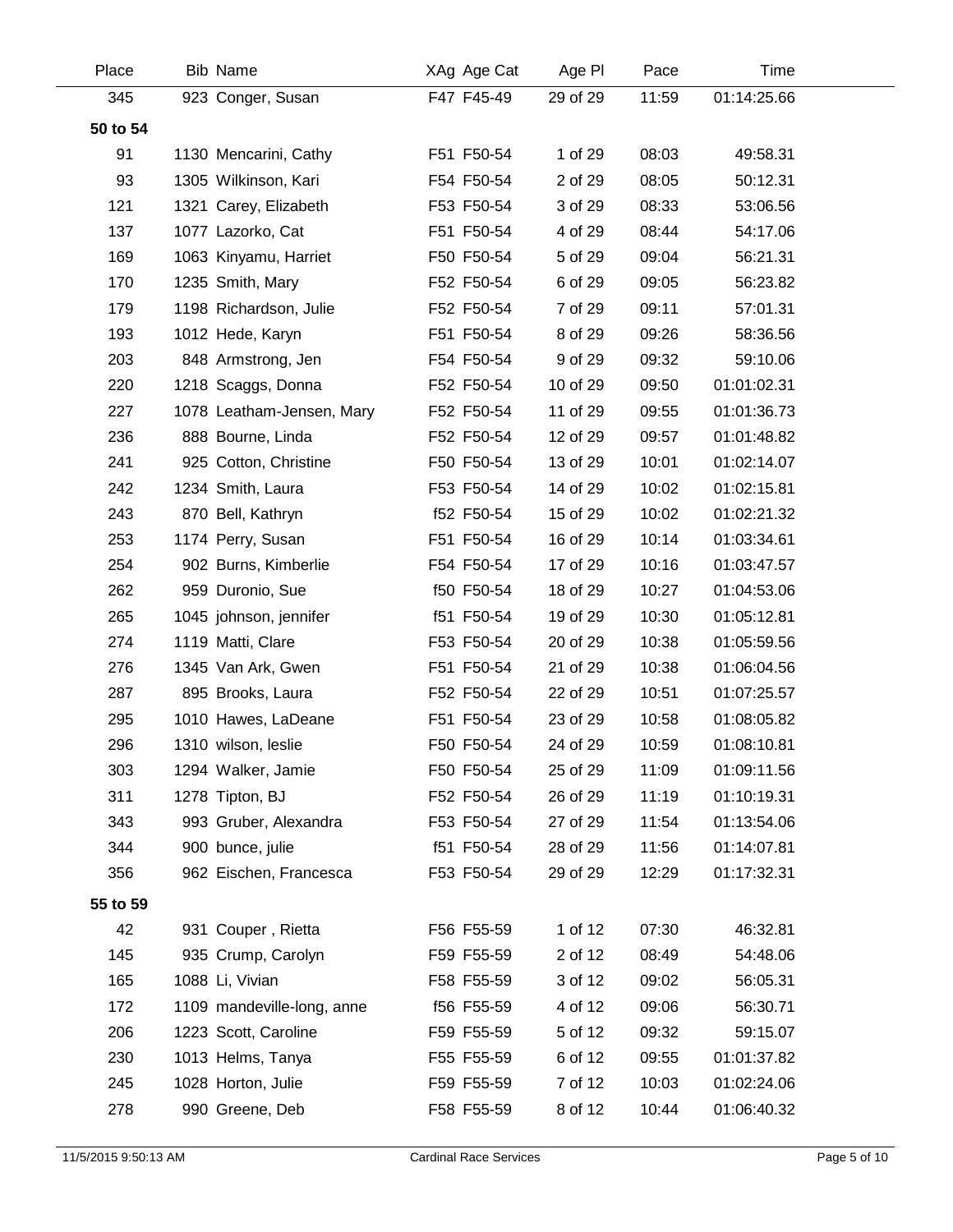| Place    | <b>Bib Name</b>              | XAg Age Cat | Age PI     | Pace  | <b>Time</b> |  |
|----------|------------------------------|-------------|------------|-------|-------------|--|
| 289      | 847 Archer, Janet            | F55 F55-59  | 9 of 12    | 10:52 | 01:07:31.06 |  |
| 318      | 1027 Holloman, Edith         | F56 F55-59  | 10 of 12   | 11:22 | 01:10:33.31 |  |
| 353      | 1258 SUMMERS, JANICE         | F55 F55-59  | 11 of 12   | 12:25 | 01:17:06.31 |  |
| 359      | 1205 Rosen, Maureen          | F58 F55-59  | 12 of 12   | 12:36 | 01:18:17.81 |  |
| 60 to 64 |                              |             |            |       |             |  |
| 80       | 977 Gardner, Joanne          | F60 F60-64  | 1 of 9     | 07:52 | 48:53.81    |  |
| 107      | 1343 McNeilly, Kevin         | F63 F60-64  | 2 of 9     | 08:21 | 51:53.06    |  |
| 221      | 1330 Knechtel, Diana         | F63 F60-64  | 3 of 9     | 09:50 | 01:01:05.56 |  |
| 257      | 887 Boone, Joan              | F62 F60-64  | 4 of 9     | 10:17 | 01:03:51.56 |  |
| 284      | 1302 west, tracey            | F62 F60-64  | 5 of 9     | 10:49 | 01:07:12.31 |  |
| 317      | 857 BAKER, LYNDA             | F64 F60-64  | 6 of 9     | 11:21 | 01:10:31.46 |  |
| 322      | 1296 Walton, Carol           | F63 F60-64  | 7 of 9     | 11:25 | 01:10:55.82 |  |
| 335      | 1100 Mace, Mary              | F63 F60-64  | 8 of 9     | 11:43 | 01:12:47.87 |  |
| 347      | 1124 McHenry, Rebecca        | F60 F60-64  | 9 of 9     | 12:05 | 01:15:05.06 |  |
| 65 to 69 |                              |             |            |       |             |  |
| 261      | 845 Anderson, Sheelagh       | F68 F65-69  | 1 of $2$   | 10:25 | 01:04:43.81 |  |
| 316      | 1236 Smith, Maryann          | F65 F65-69  | 2 of 2     | 11:21 | 01:10:29.81 |  |
| 75 to 79 |                              |             |            |       |             |  |
| 363      | 1203 Roggenbuck, Sharon      | F76 F75-99  | 1 of 1     | 12:53 | 01:19:58.82 |  |
| M        |                              |             |            |       |             |  |
|          |                              |             |            |       |             |  |
| 5 to 9   |                              |             |            |       |             |  |
| 304      | 1133 Mendlovitz, Harry       | M9 M2-9     | $1$ of $3$ | 11:10 | 01:09:23.31 |  |
| 312      | 936 Cummings, Aaron          | M9 M2-9     | $2$ of $3$ | 11:19 | 01:10:19.32 |  |
| 323      | 937 Cummings, Andrew         | M7 M2-9     | 3 of 3     | 11:26 | 01:11:03.06 |  |
| 10 to 14 |                              |             |            |       |             |  |
| 14       | 1337 McClure, William        | M14 M10-14  | $1$ of $6$ | 06:50 | 42:27.31    |  |
| 18       | 1136 Meredith-Andrews, Jacob | M14 M10-14  | $2$ of $6$ | 06:57 | 43:08.06    |  |
| 119      | 989 Granados, Nicholas       | M12 M10-14  | 3 of 6     | 08:31 | 52:55.06    |  |
| 177      | 1352 trohman, tyler          | M14 M10-14  | 4 of 6     | 09:09 | 56:49.56    |  |
| 237      | 929 Cotton, Michael          | M13 M10-14  | 5 of 6     | 09:58 | 01:01:56.31 |  |
| 350      | 1147 Morgan, Jacob           | M11 M10-14  | 6 of 6     | 12:21 | 01:16:42.56 |  |
| 15 to 19 |                              |             |            |       |             |  |
| 9        | 1349 Kmiec, Harry            | M16 M15-19  | 1 of $4$   | 06:32 | 40:37.04    |  |
| 20       | 1169 Patel, Maxwell          | M18 M15-19  | 2 of 4     | 06:59 | 43:22.78    |  |
| 31       | 880 Board, Anthony           | M16 M15-19  | 3 of 4     | 07:19 | 45:27.57    |  |
| 47       | 1099 Lutz, Connor            | M18 M15-19  | 4 of 4     | 07:35 | 47:05.81    |  |
| 20 to 24 |                              |             |            |       |             |  |
| 25       | 1176 Pietz, Harlan           | M24 M20-24  | 1 of $6$   | 07:08 | 44:19.06    |  |
| 89       | 885 Bollenbecker, Seth       | M20 M20-24  | $2$ of $6$ | 08:01 | 49:47.16    |  |
|          |                              |             |            |       |             |  |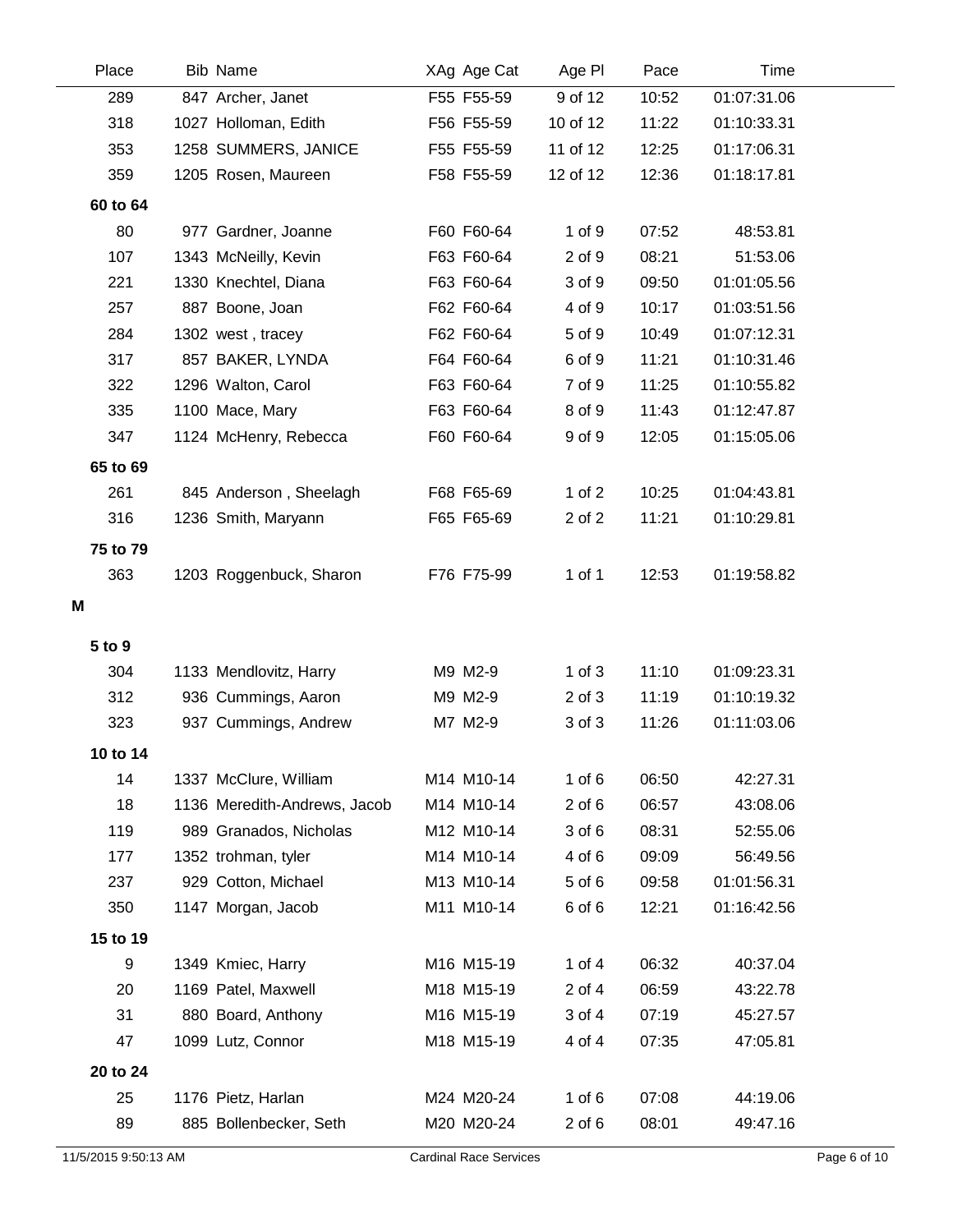| M23 M20-24<br>08:43<br>135<br>961 Eischen, Christopher<br>3 of 6<br>154<br>1033 Huang, Kevin<br>M23 M20-24<br>4 of 6<br>08:55<br>1043 Jenkins, Keenan | 54:08.06<br>55:21.81<br>01:07:22.86<br>01:08:03.06 |  |
|-------------------------------------------------------------------------------------------------------------------------------------------------------|----------------------------------------------------|--|
|                                                                                                                                                       |                                                    |  |
|                                                                                                                                                       |                                                    |  |
| 286<br>M24 M20-24<br>5 of 6<br>10:51                                                                                                                  |                                                    |  |
| 6 of 6<br>294<br>M24 M20-24<br>10:57<br>1076 Layer, Marcus                                                                                            |                                                    |  |
| 25 to 29                                                                                                                                              |                                                    |  |
| $1$ of $6$<br>5<br>M26 M25-29<br>05:53<br>1025 Hogan, Michael                                                                                         | 36:30.62                                           |  |
| M25 M25-29<br>6<br>1090 Lin, Reikan<br>$2$ of $6$<br>06:00                                                                                            | 37:18.06                                           |  |
| 109<br>878 Blanchard, Joshua<br>M29 M25-29<br>3 of 6<br>08:24                                                                                         | 52:09.31                                           |  |
| 116<br>1274 Thomas, Eric<br>M28 M25-29<br>4 of 6<br>08:29                                                                                             | 52:42.31                                           |  |
| 5 of 6<br>247<br>M25 M25-29<br>10:06<br>841 Alston, Kwame                                                                                             | 01:02:40.56                                        |  |
| 293<br>1195 Revilla, Matthew<br>M27 M25-29<br>6 of 6<br>10:57                                                                                         | 01:08:02.81                                        |  |
| 30 to 34                                                                                                                                              |                                                    |  |
| 1 of 16<br>1<br>1342 Laytham, Ryan<br>M34 M30-34<br>05:36                                                                                             | 34:47.06                                           |  |
| $\overline{2}$<br>1327 Ornelas, Victor<br>M30 M30-34<br>2 of 16<br>05:37                                                                              | 34:53.56                                           |  |
| 8<br>1029 Houck, Scott<br>M30 M30-34<br>3 of 16<br>06:14                                                                                              | 38:43.40                                           |  |
| 26<br>M31 M30-34<br>4 of 16<br>07:12<br>979 Garrity, Adam                                                                                             | 44:41.31                                           |  |
| 53<br>854 Bader, Matthew<br>M32 M30-34<br>5 of 16<br>07:37                                                                                            | 47:16.82                                           |  |
| 1238 SMOLENS, MAX<br>65<br>M34 M30-34<br>6 of 16<br>07:42                                                                                             | 47:49.06                                           |  |
| 81<br>7 of 16<br>953 Dizon, Mitch<br>M31 M30-34<br>07:53                                                                                              | 48:59.32                                           |  |
| M33 M30-34<br>86<br>1014 Hemelt, Steve<br>8 of 16<br>07:58                                                                                            | 49:28.06                                           |  |
| 104<br>909 Caraway, David<br>M31 M30-34<br>9 of 16<br>08:20                                                                                           | 51:45.56                                           |  |
| 131<br>892 Breito, Nathan<br>M33 M30-34<br>10 of 16<br>08:38                                                                                          | 53:38.81                                           |  |
| 158<br>1134 Menefee, Matt<br>M32 M30-34<br>11 of 16<br>08:57                                                                                          | 55:35.31                                           |  |
| 189<br>1324 Lane, Dave<br>M33 M30-34<br>12 of 16<br>09:21                                                                                             | 58:06.58                                           |  |
| 195<br>1117 Mason, Travis<br>M31 M30-34<br>13 of 16<br>09:28                                                                                          | 58:46.71                                           |  |
| 222<br>966 Erickson, Christopher<br>M31 M30-34<br>09:51<br>14 of 16                                                                                   | 01:01:11.15                                        |  |
| 248<br>1285 Tyler, Jonathan<br>M31 M30-34<br>15 of 16<br>10:07                                                                                        | 01:02:51.57                                        |  |
| M31 M30-34<br>279<br>1283 Tutwiler, Jonathan<br>16 of 16<br>10:47                                                                                     | 01:06:54.82                                        |  |
| 35 to 39                                                                                                                                              |                                                    |  |
| 10<br>1 of 23<br>M38 M35-39<br>06:35<br>1115 Marshall, Jason                                                                                          | 40:50.31                                           |  |
| 22<br>1056 Kelley, Drew<br>M35 M35-39<br>2 of 23<br>07:01                                                                                             | 43:36.81                                           |  |
| 23<br>874 Beyerlein, Aaron<br>M39 M35-39<br>3 of 23<br>07:03                                                                                          | 43:49.81                                           |  |
| 28<br>1018 Henry, Thomas<br>M38 M35-39<br>4 of 23<br>07:15                                                                                            | 45:02.56                                           |  |
| 29<br>1163 Niemeyer, John<br>M39 M35-39<br>5 of 23<br>07:16                                                                                           | 45:07.31                                           |  |
| 30<br>1047 Jojic, Vladimir<br>M38 M35-39<br>6 of 23<br>07:17                                                                                          | 45:12.81                                           |  |
| 38<br>1161 Nieman, Jeff<br>M38 M35-39<br>7 of 23<br>07:27                                                                                             | 46:13.81                                           |  |
| 41<br>1061 Kim, David<br>M38 M35-39<br>8 of 23<br>07:29                                                                                               | 46:31.15                                           |  |
| 43<br>1097 Lowry, Joshua<br>M38 M35-39<br>9 of 23<br>07:30                                                                                            | 46:36.56                                           |  |
| 61<br>1102 MacKay, Douglas<br>M36 M35-39<br>10 of 23<br>07:40                                                                                         | 47:35.39                                           |  |
| M37 M35-39<br>97<br>1284 Tweedy, Jonathan<br>11 of 23<br>08:11                                                                                        | 50:51.81                                           |  |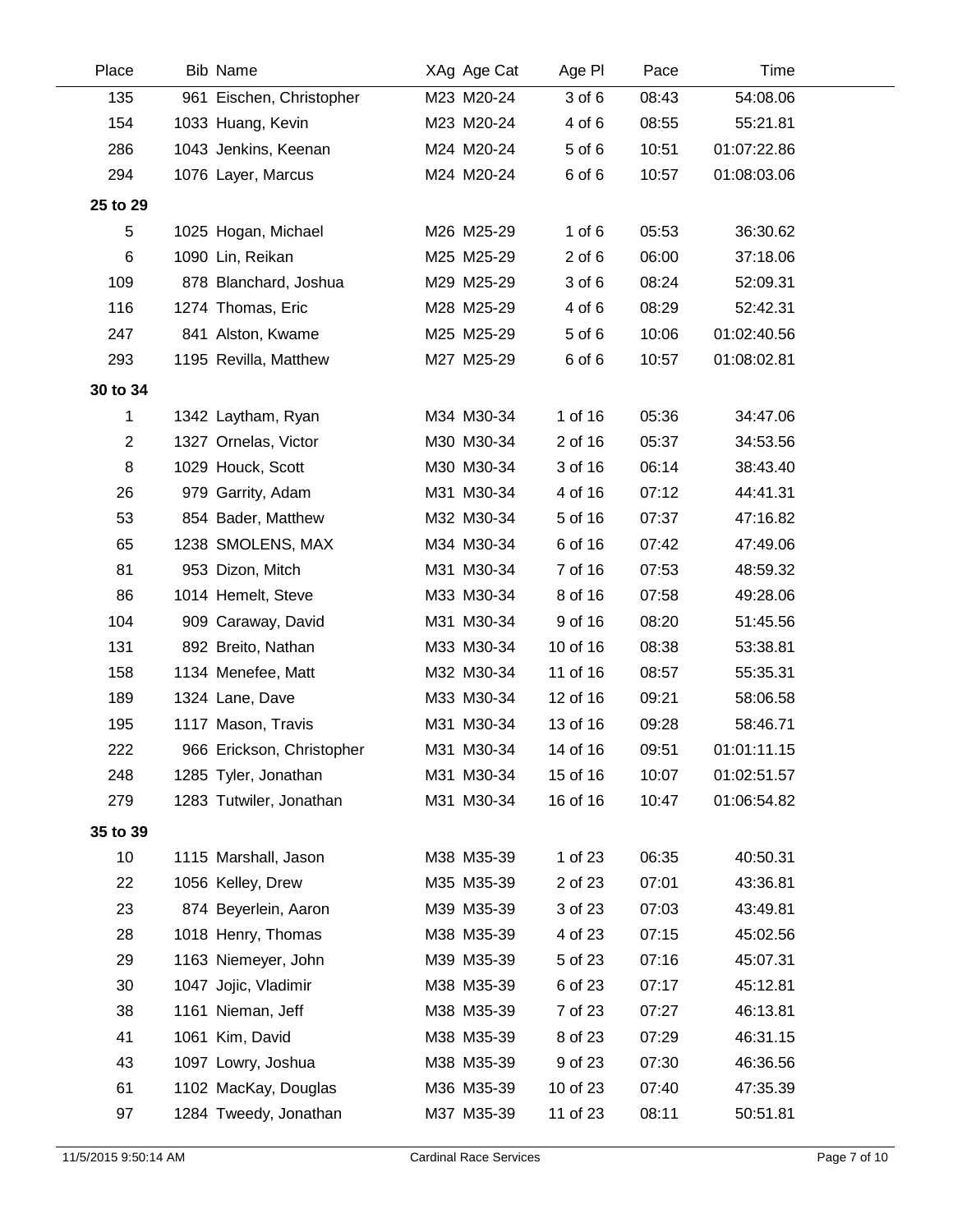| Place          | <b>Bib Name</b>          | XAg Age Cat | Age PI   | Pace  | <b>Time</b> |  |
|----------------|--------------------------|-------------|----------|-------|-------------|--|
| 99             | 837 Adler, Evan          | M37 M35-39  | 12 of 23 | 08:16 | 51:19.06    |  |
| 105            | 1128 McNulty, Brendan    | M39 M35-39  | 13 of 23 | 08:21 | 51:48.31    |  |
| 111            | 1273 Thomas, Courtney    | M39 M35-39  | 14 of 23 | 08:26 | 52:24.74    |  |
| 118            | 1202 roedema, mike       | M35 M35-39  | 15 of 23 | 08:31 | 52:53.06    |  |
| 155            | 1329 Davis, William      | M39 M35-39  | 16 of 23 | 08:56 | 55:26.56    |  |
| 163            | 1146 Morgan, Brian       | M39 M35-39  | 17 of 23 | 09:01 | 56:02.06    |  |
| 171            | 1125 McHenry, Troy       | M36 M35-39  | 18 of 23 | 09:05 | 56:26.81    |  |
| 182            | 934 Crockett, Jason      | M39 M35-39  | 19 of 23 | 09:12 | 57:07.07    |  |
| 192            | 1004 harris, william     | m39 M35-39  | 20 of 23 | 09:25 | 58:27.07    |  |
| 214            | 1123 McGregor, Steve     | M37 M35-39  | 21 of 23 | 09:39 | 59:58.56    |  |
| 352            | 1085 Lee, Richard        | M37 M35-39  | 22 of 23 | 12:24 | 01:17:00.54 |  |
| 364            | 862 Barnes, Glenn        | M38 M35-39  | 23 of 23 | 12:59 | 01:20:34.72 |  |
| 40 to 44       |                          |             |          |       |             |  |
| 3              | 1347 Baddour, Allen      | M44 M40-44  | 1 of 34  | 05:45 | 35:40.56    |  |
| $\overline{7}$ | 1340 Guo, Shan           | M42 M40-44  | 2 of 34  | 06:02 | 37:31.12    |  |
| 16             | 1167 Papazoglou, Michael | M44 M40-44  | 3 of 34  | 06:52 | 42:35.81    |  |
| 19             | 1317 Zhang, Baoxin       | M43 M40-44  | 4 of 34  | 06:57 | 43:11.57    |  |
| 35             | 1336 Hoover, Chris       | M43 M40-44  | 5 of 34  | 07:22 | 45:45.81    |  |
| 49             | 1348 Helms, Russ         | M43 M40-44  | 6 of 34  | 07:36 | 47:12.07    |  |
| 50             | 1051 Jordy, Matthew      | M44 M40-44  | 7 of 34  | 07:36 | 47:12.56    |  |
| 56             | 1044 jhaveri, ravi       | M44 M40-44  | 8 of 34  | 07:39 | 47:28.06    |  |
| 68             | 975 Gale, w. Patrick     | M41 M40-44  | 9 of 34  | 07:44 | 48:01.56    |  |
| 70             | 1081 Lee, Christopher    | M42 M40-44  | 10 of 34 | 07:46 | 48:11.06    |  |
| 72             | 918 Clark, Kevin         | M41 M40-44  | 11 of 34 | 07:47 | 48:18.32    |  |
| 73             | 1222 Schmitz, William    | M43 M40-44  | 12 of 34 | 07:47 | 48:19.06    |  |
| 74             | 1072 LaDue, Ken          | M41 M40-44  | 13 of 34 | 07:48 | 48:25.17    |  |
| 77             | 863 BARRITT, SID         | M41 M40-44  | 14 of 34 | 07:48 | 48:28.08    |  |
| 88             | 988 Graham, Nicholas     | M43 M40-44  | 15 of 34 | 08:01 | 49:45.31    |  |
| 98             | 1086 Lewis, Geoffrey     | M44 M40-44  | 16 of 34 | 08:15 | 51:15.56    |  |
| 101            | 904 Calderini, Adelqui   | M41 M40-44  | 17 of 34 | 08:17 | 51:29.31    |  |
| 106            | 1225 Seils, Damon        | M42 M40-44  | 18 of 34 | 08:21 | 51:50.07    |  |
| 108            | 861 Barnes, Edward       | M42 M40-44  | 19 of 34 | 08:22 | 51:57.06    |  |
| 115            | 1020 Herrick, Jeffrey    | M42 M40-44  | 20 of 34 | 08:29 | 52:40.06    |  |
| 126            | 1275 Thomas, Jody        | M44 M40-44  | 21 of 34 | 08:36 | 53:26.82    |  |
| 140            | 1196 Rhoads, Donald      | M43 M40-44  | 22 of 34 | 08:47 | 54:33.06    |  |
| 141            | 1266 Szabo, Steven       | M41 M40-44  | 23 of 34 | 08:48 | 54:36.56    |  |
| 149            | 973 Fisher, Joel         | M40 M40-44  | 24 of 34 | 08:54 | 55:15.56    |  |
| 150            | 1083 Lee, Greg           | M42 M40-44  | 25 of 34 | 08:55 | 55:19.85    |  |
| 156            | 912 Cavanaugh, Mark      | m42 M40-44  | 26 of 34 | 08:56 | 55:27.81    |  |
| 173            | 1151 moses, christopher  | M44 M40-44  | 27 of 34 | 09:06 | 56:30.82    |  |
| 181            | 1189 Ramani, Ashwin      | M43 M40-44  | 28 of 34 | 09:11 | 57:04.56    |  |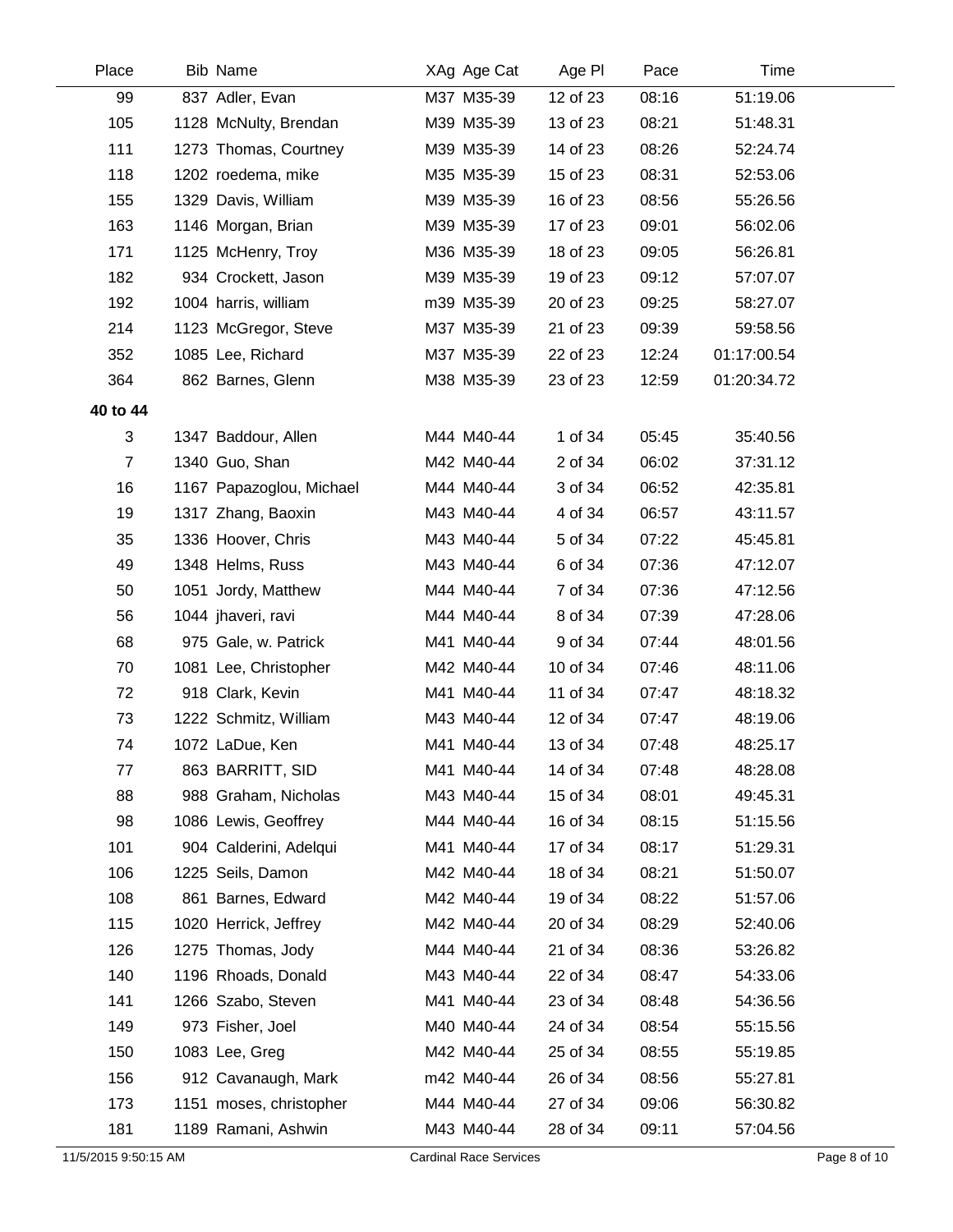| Place    | <b>Bib Name</b>         | XAg Age Cat | Age PI   | Pace  | Time        |  |
|----------|-------------------------|-------------|----------|-------|-------------|--|
| 187      | 1057 kerr, matthew      | m40 M40-44  | 29 of 34 | 09:17 | 57:38.06    |  |
| 251      | 1098 luck, mitchell     | m42 M40-44  | 30 of 34 | 10:12 | 01:03:19.31 |  |
| 290      | 933 Coyle, Thomas       | M40 M40-44  | 31 of 34 | 10:54 | 01:07:43.10 |  |
| 309      | 1346 Gibson, Scott      | M42 M40-44  | 32 of 34 | 11:19 | 01:10:17.06 |  |
| 326      | 1267 Tarpley, Mike      | M41 M40-44  | 33 of 34 | 11:29 | 01:11:17.06 |  |
| 358      | 1165 O'Brien, Timothy   | M43 M40-44  | 34 of 34 | 12:30 | 01:17:40.31 |  |
| 45 to 49 |                         |             |          |       |             |  |
| 4        | 872 Benjamin, Robert    | M46 M45-49  | 1 of 12  | 05:48 | 36:03.56    |  |
| 12       | 1217 Sawyer, Simon      | M48 M45-49  | 2 of 12  | 06:46 | 42:00.31    |  |
| 27       | 980 Gay, Glenn          | M49 M45-49  | 3 of 12  | 07:15 | 45:00.76    |  |
| 52       | 1251 Stern, Richard     | M48 M45-49  | 4 of 12  | 07:37 | 47:16.33    |  |
| 55       | 1220 Schleicher, Glenn  | M49 M45-49  | 5 of 12  | 07:39 | 47:27.57    |  |
| 84       | 1149 Morris, Roger      | M45 M45-49  | 6 of 12  | 07:56 | 49:13.06    |  |
| 128      | 1213 Salemson, Jeremy   | M46 M45-49  | 7 of 12  | 08:37 | 53:31.31    |  |
| 133      | 1170 Patterson, Evan    | M48 M45-49  | 8 of 12  | 08:40 | 53:48.81    |  |
| 139      | 879 Blue, Christopher   | M47 M45-49  | 9 of 12  | 08:47 | 54:33.06    |  |
| 144      | 981 Gershon, Timothy    | M48 M45-49  | 10 of 12 | 08:49 | 54:45.56    |  |
| 255      | 944 DePeal, Thomas      | M48 M45-49  | 11 of 12 | 10:17 | 01:03:48.81 |  |
| 277      | 1292 Wahlstrom, Erik    | M46 M45-49  | 12 of 12 | 10:39 | 01:06:06.06 |  |
| 50 to 54 |                         |             |          |       |             |  |
| 32       | 883 Boggess, John       | M51 M50-54  | 1 of 21  | 07:21 | 45:36.31    |  |
| 33       | 894 Brewner, Scott      | M53 M50-54  | 2 of 21  | 07:22 | 45:43.32    |  |
| 34       | 1052 Kaminski, David    | M51 M50-54  | 3 of 21  | 07:22 | 45:43.82    |  |
| 37       | 1037 Hussey, Jon        | M53 M50-54  | 4 of 21  | 07:26 | 46:10.25    |  |
| 46       | 1035 Hunter, Jon        | M53 M50-54  | 5 of 21  | 07:34 | 47:02.07    |  |
| 60       | 1269 Taylor, Curtis     | M51 M50-54  | 6 of 21  | 07:39 | 47:30.92    |  |
| 71       | 958 Duronio, Bob        | M50 M50-54  | 7 of 21  | 07:47 | 48:17.31    |  |
| 85       | 970 Fanning, Alan       | M51 M50-54  | 8 of 21  | 07:57 | 49:23.31    |  |
| 100      | 1270 Taylor, Ken        | M52 M50-54  | 9 of 21  | 08:16 | 51:19.57    |  |
| 112      | 1254 Strano, Alex       | M51 M50-54  | 10 of 21 | 08:28 | 52:33.06    |  |
| 120      | 1339 Krebs, Ken         | M54 M50-54  | 11 of 21 | 08:32 | 52:56.81    |  |
| 146      | 1323 Woodlief, Dan      | M53 M50-54  | 12 of 21 | 08:51 | 54:58.31    |  |
| 164      | 1120 Mayo, Rodney       | M50 M50-54  | 13 of 21 | 09:01 | 56:02.31    |  |
| 166      | 1200 Rives, Don         | M54 M50-54  | 14 of 21 | 09:02 | 56:06.60    |  |
| 233      | 1182 Porter, Greg       | M53 M50-54  | 15 of 21 | 09:56 | 01:01:41.82 |  |
| 240      | 1309 Williams, Joel     | M54 M50-54  | 16 of 21 | 10:01 | 01:02:11.19 |  |
| 256      | 928 Cotton, John        | M50 M50-54  | 17 of 21 | 10:17 | 01:03:51.31 |  |
| 298      | 1168 Pardington, Joseph | M52 M50-54  | 18 of 21 | 11:00 | 01:08:18.06 |  |
| 331      | 850 Arnel, Tom          | M52 M50-54  | 19 of 21 | 11:32 | 01:11:40.06 |  |
| 342      | 1107 Malkin, Robert     | M53 M50-54  | 20 of 21 | 11:54 | 01:13:53.58 |  |